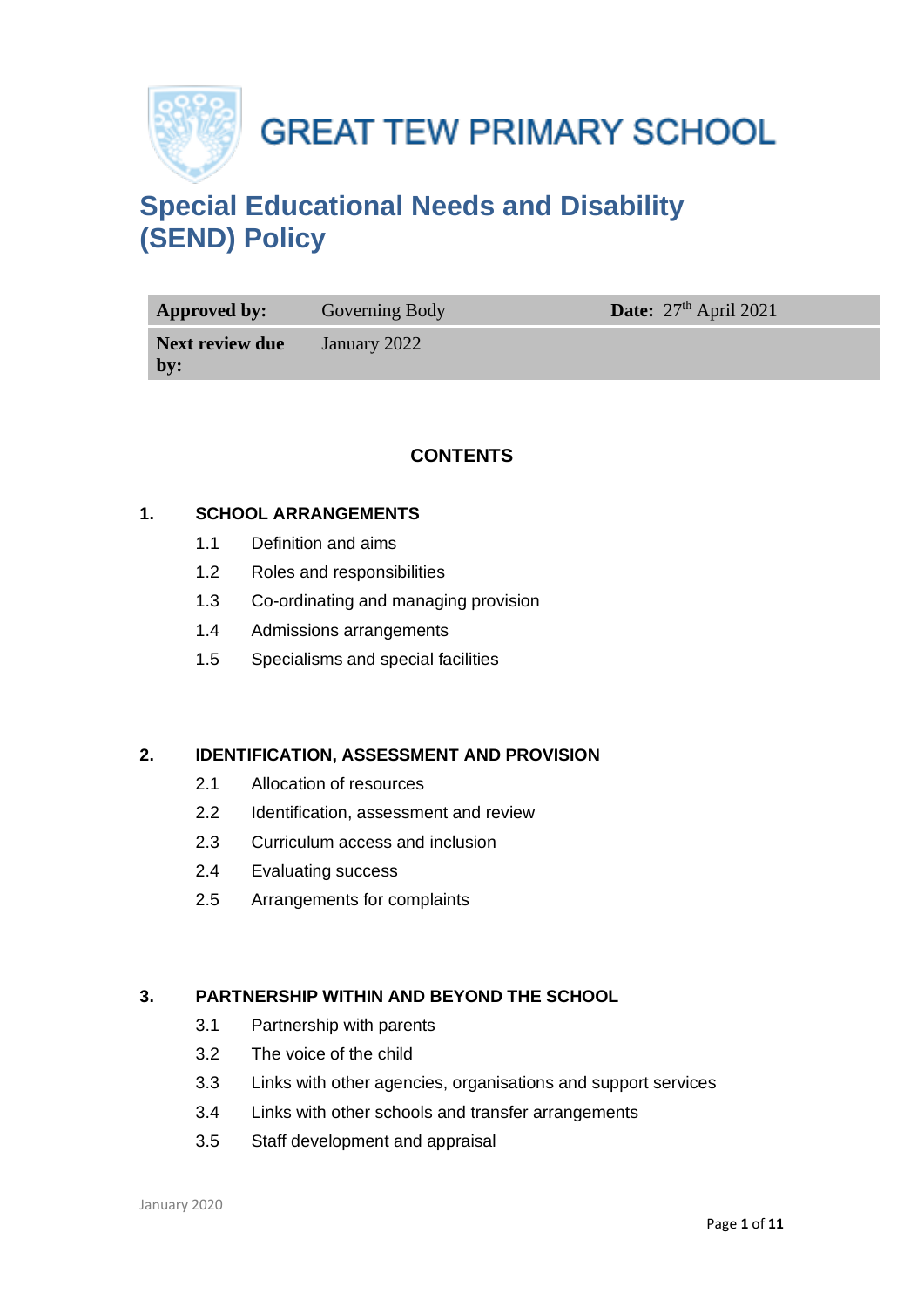# **SECTION 1: SCHOOL ARRANGEMENTS**

### **1.1 DEFINITION**

High quality teaching that is differentiated and personalised will meet the individual needs of the majority of children. Some children need educational provision that is additional and different to this. This is special educational provision under Section 21 of the Children and Families Act 2014.

A child has special educational needs if he or she has a learning difficulty or disability which calls for special educational provision to be made for him or her.

A child of compulsory school age has a learning difficulty or disability if she or he:

- has a significantly greater difficulty in learning than the majority of others of the same age, or
- has a disability which prevents or hinders him or her from making use of educational facilities of a kind generally provided for others of the same age in mainstream schools

#### **Aims**

The Governors and staff of this school recognise that all children have a right to a broad, balanced, relevant and differentiated curriculum. We aim to create a happy, educationally exciting and positive environment in which all pupils can develop to their full potential and become confident, independent individuals. In particular, we aim:

- to enable every pupil to experience success
- to promote individual confidence and a positive attitude
- to ensure that all pupils, whatever their special educational needs, receive appropriate educational provision through a broad and balanced curriculum that is relevant and differentiated, and that demonstrates coherence and progression in learning
- to give pupils with SEND equal opportunities to take part in all aspects of the school's provision, as far as is appropriate
- to identify, assess, record, and regularly review pupils' progress and needs
- to involve parents/carers and pupils in planning and supporting at all stages of their development
- to work collaboratively with parents, other professionals and support services
- to ensure that the responsibility held by all staff and governors for SEND is implemented and maintained.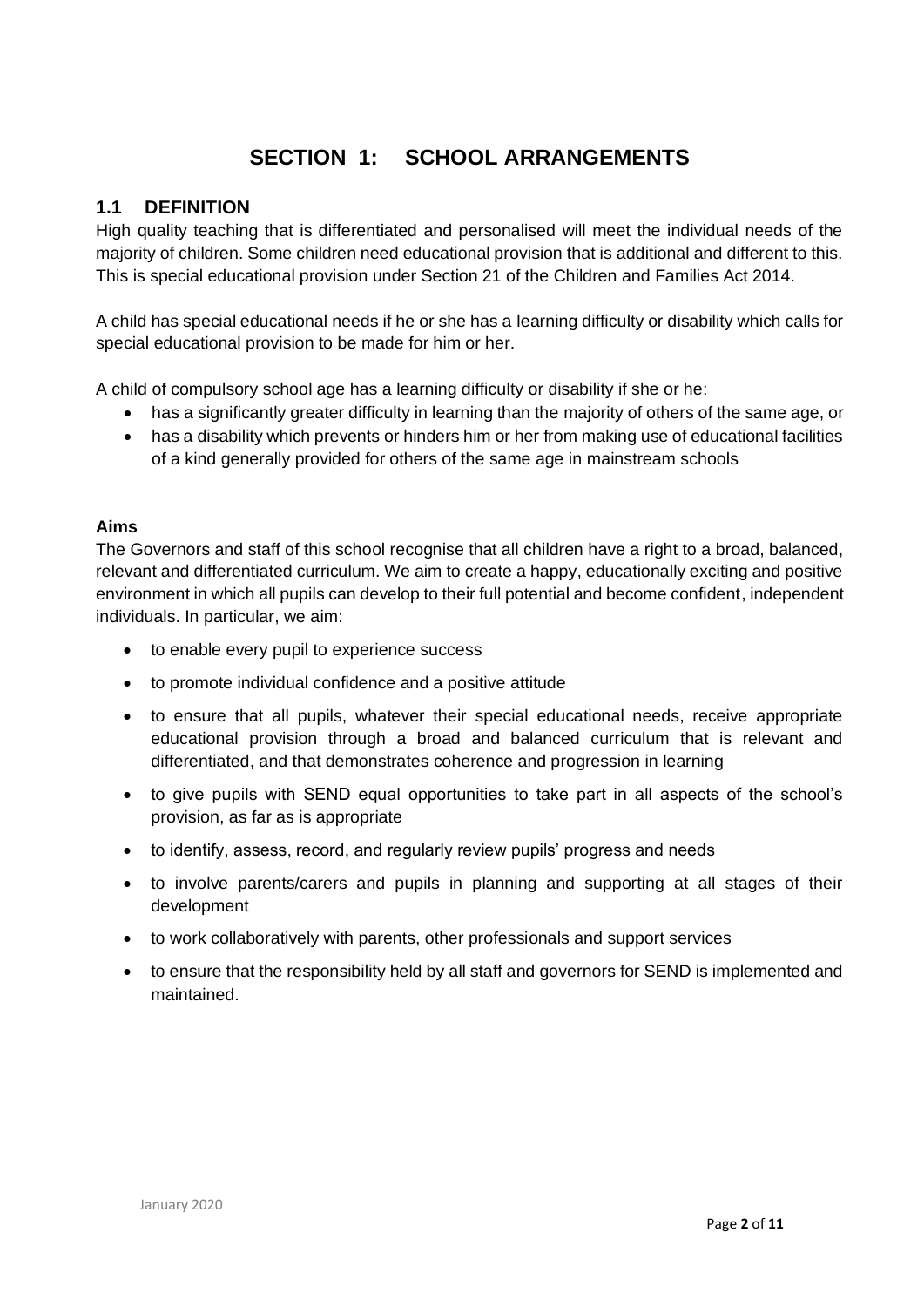# **1.2 ROLES AND RESPONSIBILITIES**

Provision for pupils with SEND is a matter for the school as a whole. It is each teacher's responsibility to provide for pupils with SEND in his/her class, and to be aware that these needs may be present in different learning situations. All staff are responsible for helping to meet an individual's special educational needs, and for following the school's procedures for identifying, assessing and making provision to meet these needs. The school buys in to the services of a Special Needs Advisory Support Teacher (SNAST) for special needs advisory support on meeting the needs of vulnerable learners.

#### **1.2.1 Class teachers** are responsible for:

- all pupils with SEND in the classroom, and for providing an appropriately differentiated curriculum. They can draw on the SENCo for advice on assessment and strategies to support inclusion
- monitoring the impact of intervention programmes provided for SEND pupils in their class
- making themselves aware of the school's SEND Policy and procedures for identification, monitoring and supporting pupils with SEND
- meeting with parents of pupils with SEND to review progress at least three times a year.

#### **1.2.2** The **headteacher** has responsibility for:

- the management of all aspects of the school's work, including provision for pupils with special educational needs
- keeping the governing body informed about SEND issues
- working closely with the special educational needs co-ordinator
- the deployment of all special educational needs personnel within the school
- S/he also has overall responsibility for monitoring and reporting to the governors about the implementation of the school's SEND policy and the effects of inclusion policies on the school as whole.

#### **1.2.3** The **special educational needs co-ordinator** (SENCo) is responsible for:

- Liaising with the SNAST to develop effective inclusive teaching and SEND provision
- overseeing the day to day operation of the school's SEND policy
- co-ordinating the provision for pupils with special educational needs
- advising on the graduated approach to providing SEND support
- liaising with the Designated Teacher where a looked after pupil has SEND
- advising on the deployment of the school's notional SEND budget and other resources to meet pupils' needs effectively
- helping staff to identify pupils with special educational needs
- January 2020 • supporting class teachers in devising strategies, planning interventions, monitoring impact of interventions, agreeing outcomes appropriate to the needs of the pupils, and advising on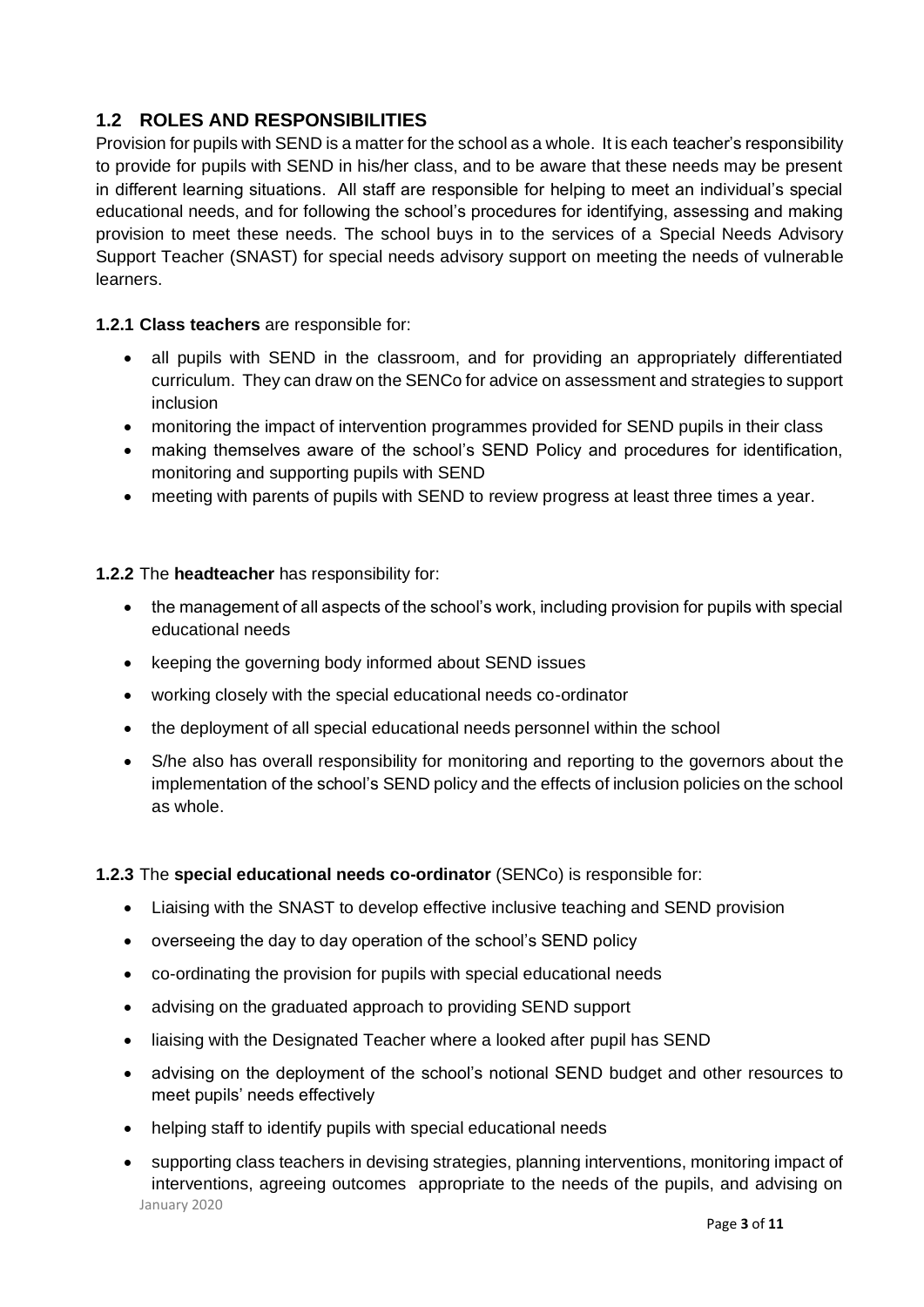appropriate resources and materials for use with pupils with special educational needs and on the effective use of materials and personnel in the classroom

- ensuring that teachers are liaising with parents of pupils with SEND so that they are aware of the strategies that are being used and are involved as partners in the process
- liaising with early years providers, other schools, outside agencies, health and social care professionals and independent and voluntary bodies
- ensuring that the school's SEND records of all pupils are up to date
- monitoring and evaluation of progress of pupils with SEND through the use of existing school assessment information, e.g. class-based assessments/records, end of year tests, SATs, etc
- contributing to the in-service training of staff
- liaising with the SENCos in receiving schools and/or other primary schools to ensure a pupil and their parents are informed about options and a smooth transition is planned
- working with the headteacher and school governors to ensure that the school meets its responsibilities under the Equality Act 2010 with regard to reasonable adjustments and access arrangements.

#### **1.2.4 Teaching Assistants**

- should be fully aware of the school's SEND policy and the procedures for identifying, assessing and making provision for pupils with SEND
- use the school's procedures for giving feedback to teachers about pupils' responses to tasks and strategies
- work as part of a team with the SENCo and the teachers, supporting pupils' individual needs, and the effective inclusion of pupils with SEND
- **1.2.5 Midday supervisors** are given any necessary information relating to the supervision of SEND pupils at lunchtime.
- **1.2.6** The **governing body**, in co-operation with the headteacher, has a legal responsibility for determining the policy and provision for pupils with special educational needs - it maintains a general overview and has appointed a representative who takes particular interest in this aspect of the school.

#### **Governors** must ensure that:

- the necessary provision is made for any pupil with SEND
- they have regard to the requirements of the Special Educational Needs and Disability Code of Practice 2014
- they are fully informed about SEND issues so that they can play a major part in school self-review
- they set up appropriate staffing and funding arrangements, and oversee the school's work for pupils with SEND.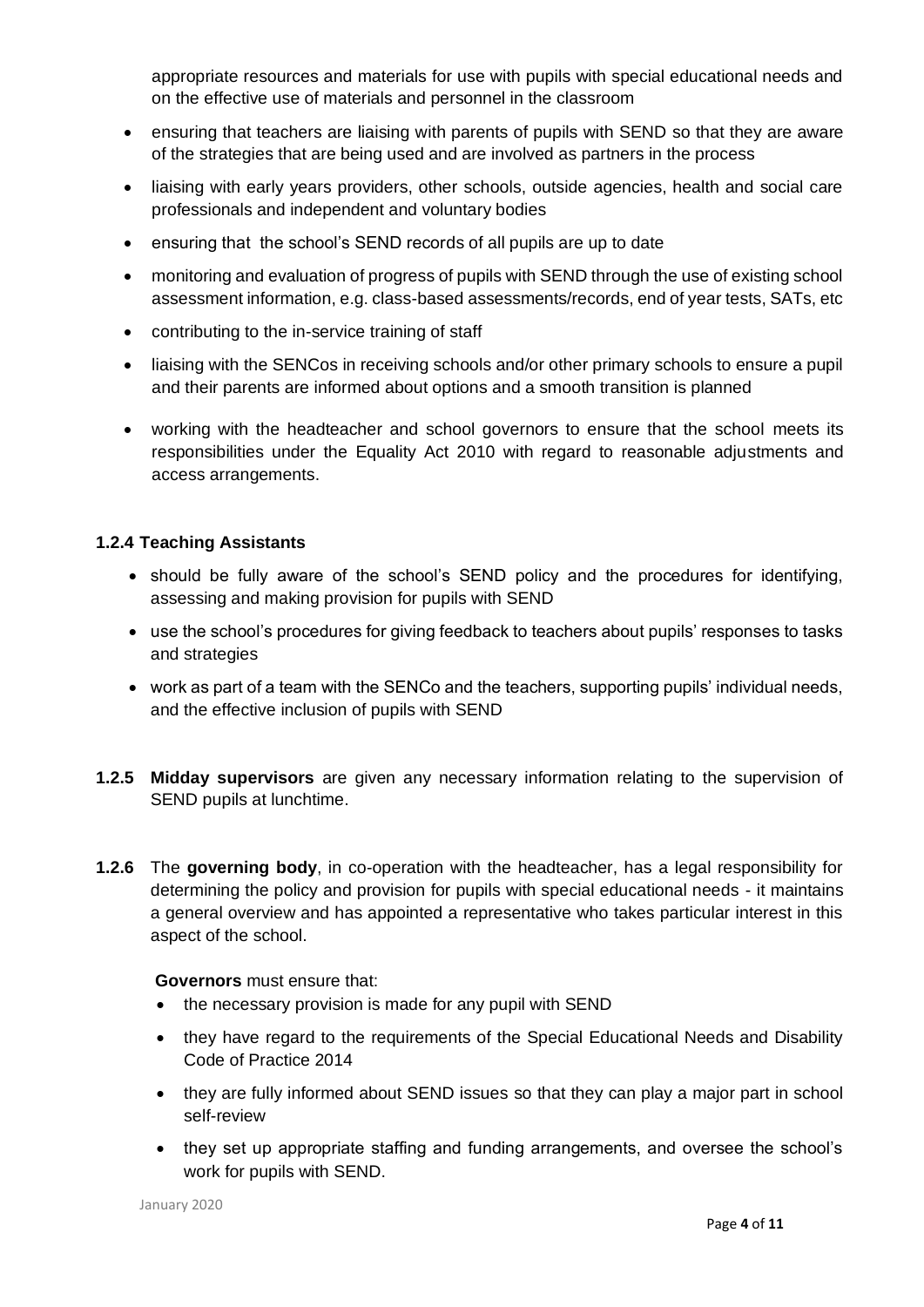**Governors** play a major part in school self-review. In relation to SEND, members of the governing body will ensure that:

- they are involved in the development and monitoring of the school's SEND policy, and that the school as a whole will also be involved in its development
- SEND provision is an integral part of the School Development Plan
- the quality of SEND provision is regularly monitored

# **1.3 CO-ORDINATING AND MANAGING PROVISION**

At Great Tew Primary School:

- sharing of expertise is welcomed and encouraged
- Special educational needs is a part of the school development plan
- SEND is a regular item on staff meeting agendas or the main item of a meeting
- the SENCo meets regularly with TAs
- the SENCo ensures that regular meetings are held, normally once a term, to review progress and provision, and that parents are invited
- there is regular informal contact between all staff to monitor individual pupils and to discuss concerns
- pupils are involved in discussions about their targets and provision
- the SENCo ensures that the following information is easily accessible to staff:
	- $\Box$  the school's SEND policy
	- $\Box$  the SEND register
	- $\Box$  an overview of SEND provision which is on the school website
	- $\Box$  The Oxfordshire SEND guidance for identifying and supporting SEND.

#### **1.4 ADMISSION ARRANGEMENTS**

Great Tew Primary School strives to be a fully inclusive school. It acknowledges the range of issues to be taken account of in the process of development. All pupils are welcome, including those with SEND, in accordance with the LA admissions policy. If a parent wishes to have mainstream provision for a child with an EHC Plan, the LA must provide a place, unless this is incompatible with the efficient education of other pupils, and there are no reasonable steps that can be taken to prevent the incompatibility.

# **1.5 SPECIALISMS AND SPECIAL FACILITIES**

At Great Tew Primary School:

January 2020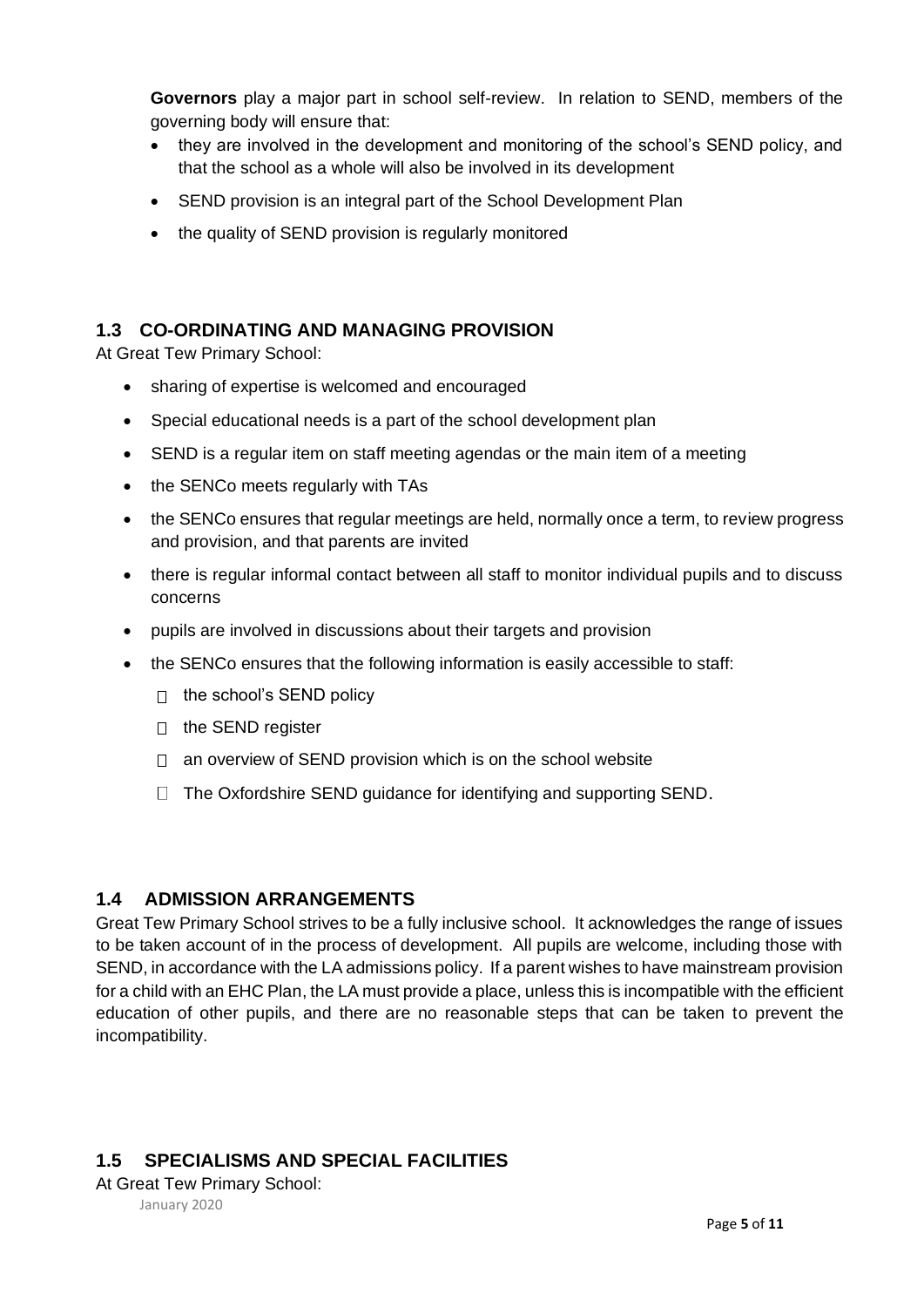- teaching staff have experience of teaching pupils with a range of SEND. Additional training for teachers and TAs is made available when necessary and appropriate, particularly training to meet the specific needs of an individual pupil
- differentiated resources are used to ensure access to the curriculum
- all staff are kept well informed about the strategies needed to manage pupils' needs effectively, and we try to ensure that other pupils understand and respond with sensitivity
- pupil support aims to encourage as much independence as possible within a safe and caring environment
- we have access to the expertise of LA services and other agencies if it is required
- the school has a disabled toilet, washing and changing facilities
- we have an Access Plan to minimise barriers to physical and curriculum access and access to information
- the school has robust systems and policies in place for the safeguarding and promotion of the welfare of children who may be particularly vulnerable.

# **SECTION 2: IDENTIFICATION, ASSESSMENT AND PROVISION**

# **2.1 ALLOCATION OF RESOURCES**

All schools in Oxfordshire receive funding for pupils with SEND in three main ways:

- the base budget which covers teaching and curriculum expenses, as well as the cost of the SENCo
- the notional SEND budget (the SEND Index) that is designed to fund the additional support required
- additional specific funds that may be allocated to pupils with an EHC Plan

The headteacher, SENCo and the governors of the school regularly monitor the needs of pupils with SEND. Resources are allocated according to need. The resources available include ancillary help, teacher time and materials, and these are dependent on the school's SEND budget. Any money allocated as a result of statutory assessment is spent according to the terms outlined in the resulting Education, Health and Care Plan. The school has a continuing commitment to purchase appropriate resources for pupils with SEND.

# **2.2 IDENTIFICATION, ASSESSMENT AND REVIEW**

The SEND Code of Practice (2014) outlines a graduated response to pupils' needs, recognising that there is a continuum of need matched by a continuum of support. This response is seen as action that is **additional to** or **different from** the provision made as part of the school's usual differentiated curriculum and strategies.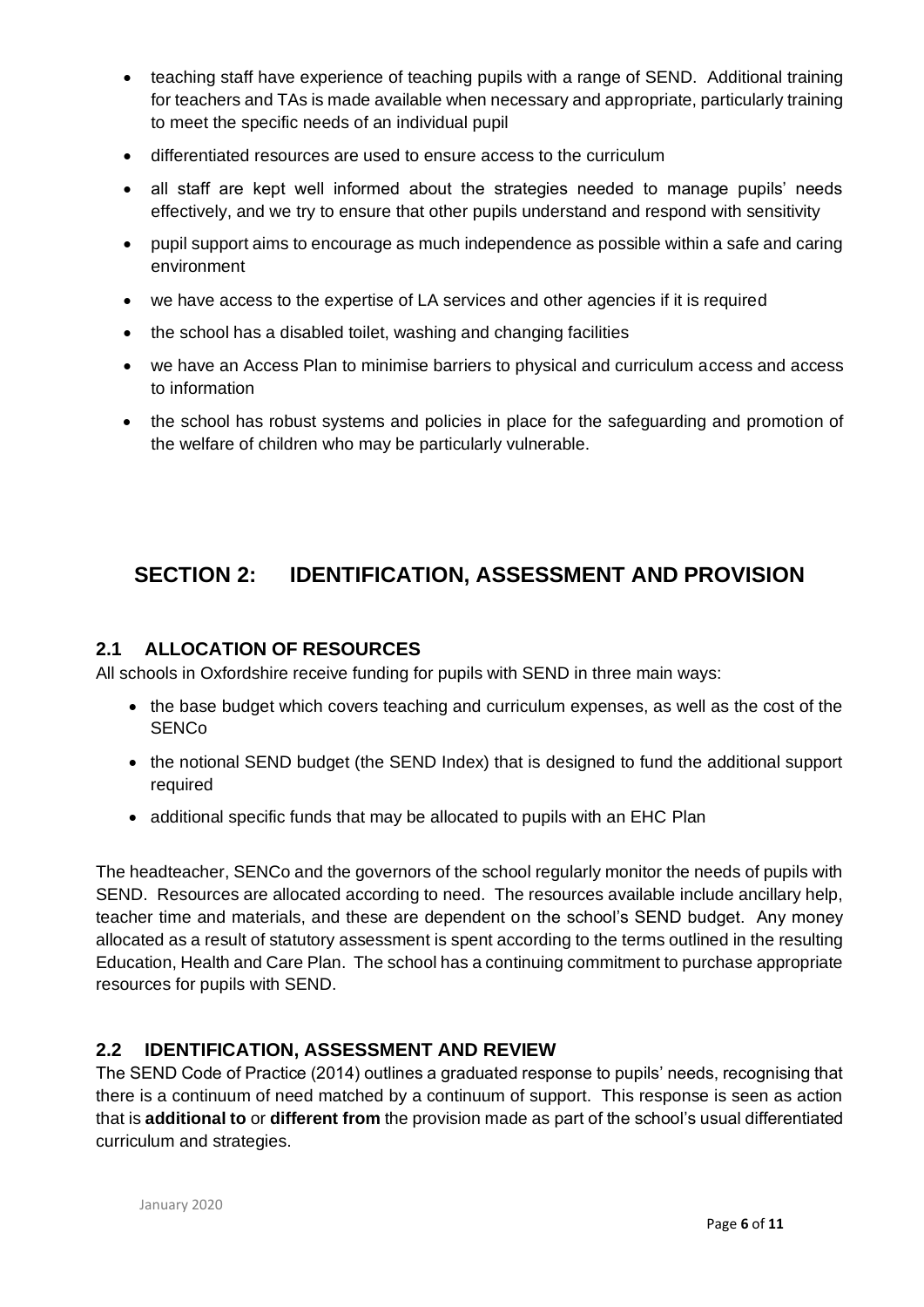The Code recognises two levels of provision of SEND: SEND support and an Education, Health and Care Plan (EHC Plan).

The school uses the Pupil Profiles to maintain information about the identification, assessment and provision for each pupil. A register is kept of pupils with SEND. Where concern is expressed that a pupil may have SEND, the class teacher and support staff take early action to assess and address the difficulties. The Oxfordshire Guidance plus a range of other assessment information and observations are used to decide whether the pupil needs SEND provision.

#### **2.2.1 Categories of Special Educational Need**

The SEND Code of Practice recognises four broad areas of need: Communication and Interaction, Cognition and Learning, Social, Emotional and Mental Health Difficulties and Sensory and/or Physical. However, individual pupils may well have needs which span two or more areas.

| Communication and interaction | Speech, Language and Communication needs- Autistic<br>Spectrum Disorder including Asperger's Syndrome and<br>Autism |
|-------------------------------|---------------------------------------------------------------------------------------------------------------------|
| Cognition and Learning        | Learning difficulties                                                                                               |
|                               | Specific Learning Difficulties e.g. dyslexia, dyspraxia,                                                            |
|                               | dyscalculia                                                                                                         |
| Social, emotional and mental  | Behaviour reflecting underlying health<br>difficulties:                                                             |
|                               | mental health difficulties (e.g. anxiety, depression).                                                              |
|                               | Attention deficit disorder, attention deficit hyperactive                                                           |
|                               | disorder, attachment disorder                                                                                       |
| Sensory and/or physical       | <b>Hearing Impairment</b>                                                                                           |
|                               | Visual impairment                                                                                                   |
|                               | Physical disability                                                                                                 |
|                               | Multi-sensory impairment                                                                                            |

#### **2.2.2 Levels of Provision**

#### **a) SEND Support**

If a pupil has not made sufficient progress with quality first teaching and it is deemed that they need SEND support, a process of assessment, planning and review is set in place. In addition, outside agencies may be involved. This could be one of a range of LA or Health Services professionals. They may undertake more specialised assessment and/or observe the pupil. Parental permission is always sought for a formal referral to any external service. Parents are encouraged to attend reviews and to play a full part throughout the process.

#### **b) Education, Health and Care Plan**

Only a very small proportion of pupils require an **EHC Plan**. These pupils are likely to have severe or complex needs that require more specialist advice and support. When the school applies to the Education Authority for an EHC needs assessment, the needs of the pupil are assessed by a panel using detailed input from home, school and appropriate specialists. If an EHC Plan is given, it details the outcomes and amount of support to be put in place. The EHC Plan is reviewed annually by all involved in the pupil's support and amended according to changing needs. Within school, the class teacher, together with the SENCo and any outside agencies involved, take lead responsibility for planning the support that is put in place and that will reflect the outcome of the EHC Plan and the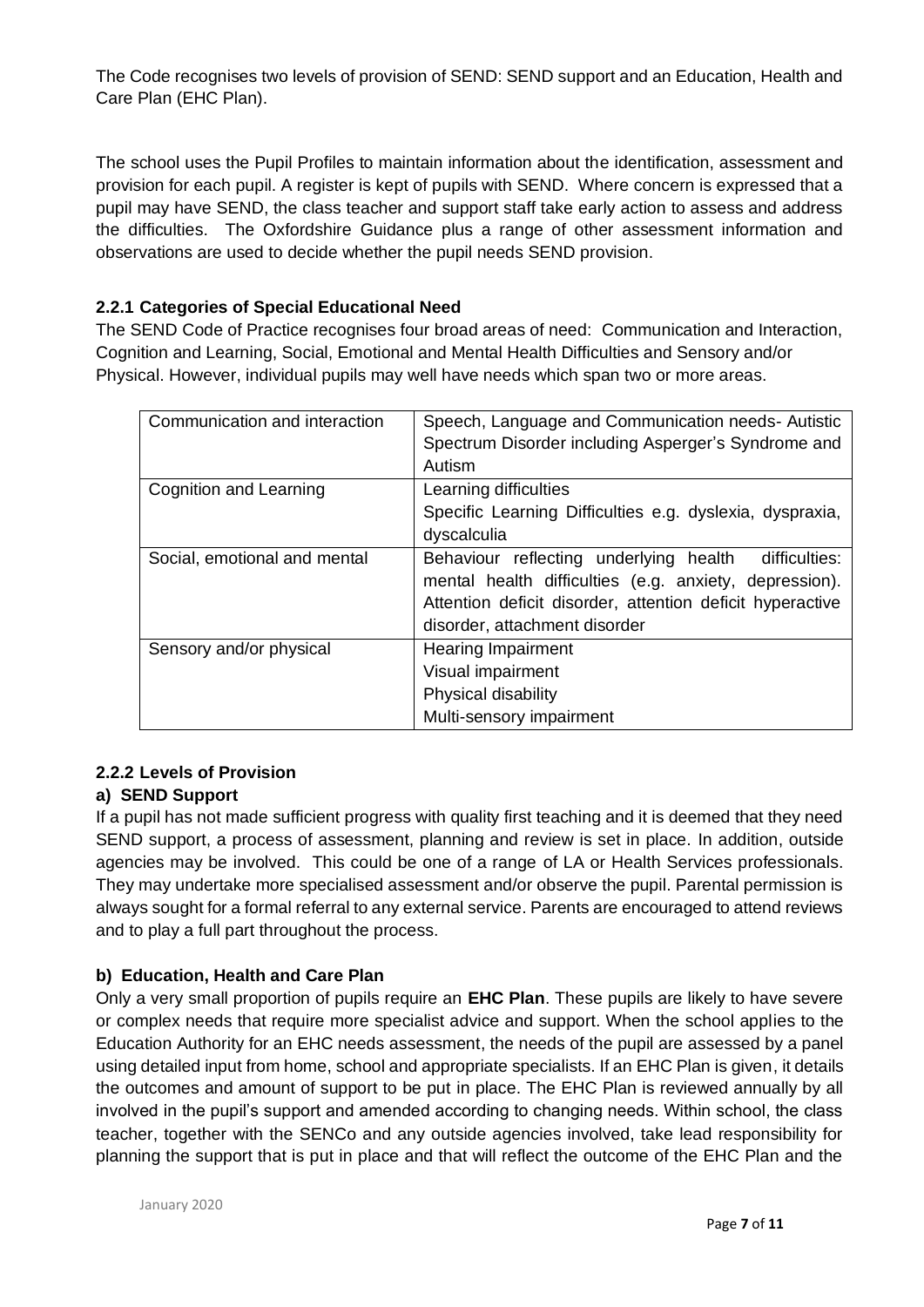advice from outside agencies. The support is reviewed in line with the school review cycle (see below).

Parents are encouraged to attend reviews and to play a full part throughout the process.

#### **2.2.3 Review**

Reviews of SEND pupils are normally carried out three times per year. Parents and pupils should be fully involved. Both will be asked to make their comments in writing.

#### **Annual Reviews**

For pupils with an EHC plan, an Annual Review Meeting has to be held. At this meeting, consideration is given to whether the EHC Plan should continue, and whether provision/strategies should be maintained or amended. It may set new long-term outcomes. Annual Reviews are normally held during the school day. All relevant professionals, including those who contributed to the original statement, are invited to attend or submit a written report.

# **2.3 CURRICULUM ACCESS AND INCLUSION**

Pupils are grouped in mixed age classes. As there is a wide range of ability in each class, all staff provide a differentiated curriculum suitable for all the pupils to ensure access at all levels.

Any pupils with particular needs are included as fully as possible into the normal classroom environment and, where appropriate, the curriculum is adjusted. Sometimes it may be appropriate to withdraw a pupil sensitively, to work individually with a TA in order to acquire, reinforce or extend skills more effectively. For some pupils, intervention programmes may be used to improve motor skills or application or to give support in a particular area e.g. spelling. Interventions are normally time-limited and criteria for inclusion in such programmes are clearly specified.

Provision for pupils with SEND is intended to enable them to make the greatest possible progress in the context of the National Curriculum and in their personal development.

#### **2.4 EVALUATING SUCCESS**

The success of the school's SEND policy and provision is evaluated through:

- monitoring of classroom practice by the headteacher, SENCo and subject co-ordinators
- analysis of pupil tracking data and test results:
	- $\Box$  for individual pupils
	- $\Box$  for cohorts
- value-added data for pupils on the SEND register
- regular monitoring of procedures and practice by the SEND governor
- the school's annual SEND review, which evaluates the success of our policy and sets new targets for development
- the School Development Plan, which is used for monitoring provision in the school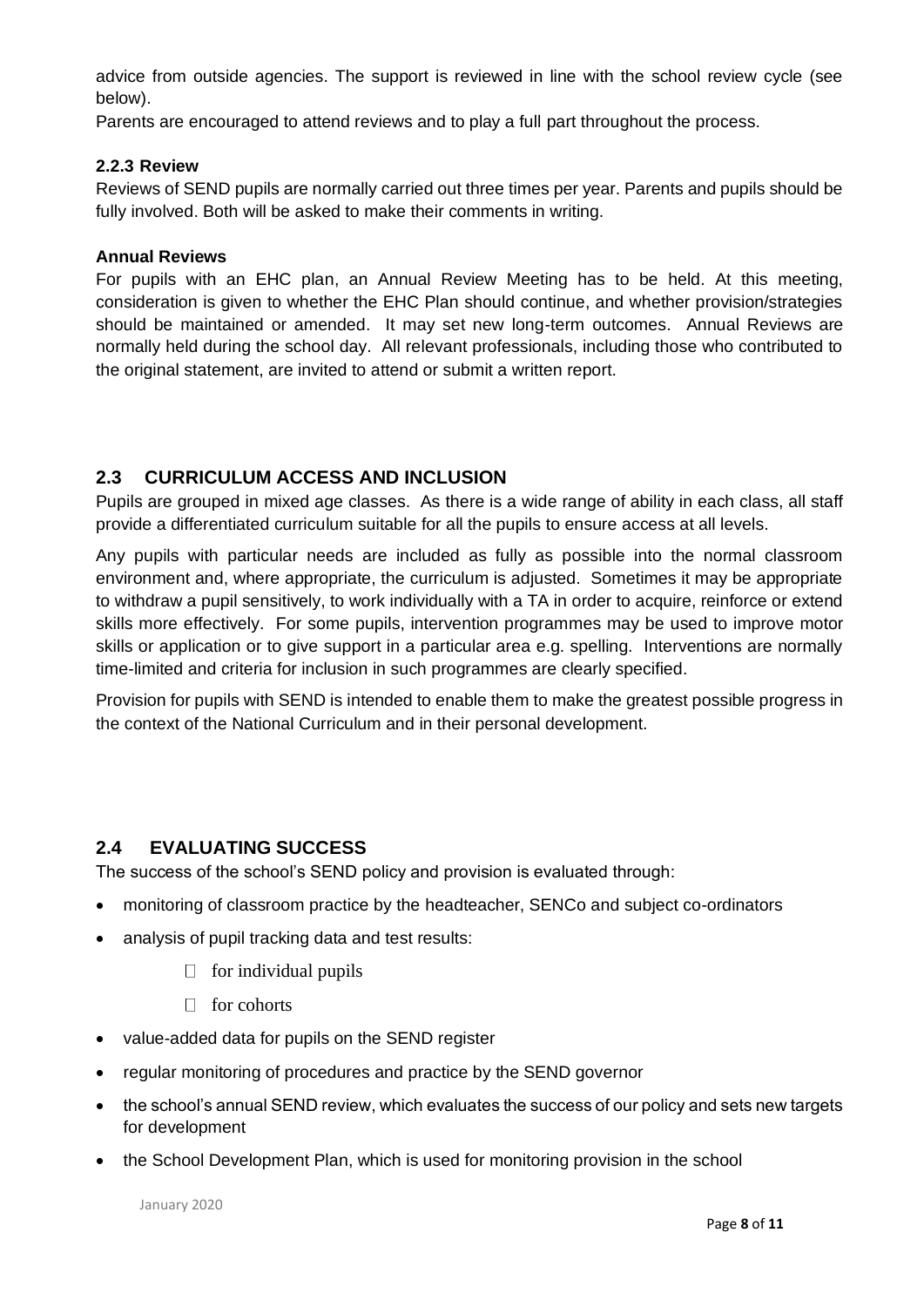- visits from LA personnel and OFSTED inspection arrangements, which also enable us to evaluate the success of our provision
- frequent meetings of parents and staff, both formal and informal, to plan, assess and review provision and celebrate success.
- surveys of pupil views and school council input

### **2.5 ARRANGEMENTS FOR COMPLAINTS**

Should pupils or parents/carers be unhappy with any aspect of provision they should discuss the problem with a class teacher in the first instance. For a problem that might need time to explore fully, parents/carers are advised to make a mutually convenient appointment with the class teacher. Anyone who feels unable to talk to the teacher, or is not satisfied with the teacher's comments, should ask to speak to the SENCo.

In the event of a formal complaint, parents are advised to contact the headteacher. The Oxfordshire Parent Partnership Service is available to offer advice (see C1 below).

# **SECTION 3: PARTNERSHIP WITHIN AND BEYOND THE SCHOOL**

#### **3.1 PARTNERSHIP WITH PARENTS**

The staff at Great Tew Primary School will continue to forge home/school links and encourage parents to be partners in the education process. Parents are involved from the outset and encouraged to discuss any concerns with class teachers as they arise. They are always encouraged to take part in the process of reviewing and monitoring provision and progress.

Parents will receive accurate information when they meet with teachers, so that they have a full picture of their child's skills and abilities, at whatever level, as well as their child's behaviour at school. They are consulted before outside agencies are involved and are included as far as possible in strategies instigated. Parents have the right to access any records of their child's progress and are encouraged to contribute to these records.

Parent review meetings will be held three times a year, but parents are welcome to visit the school or arrange meetings at other times to discuss any aspect of their child's progress with the class teacher or SENCo. Oxfordshire Special Educational Needs and Disability Information Advice and Support Service (SENDIASS) provides a range of support for parents of pupils with SEND, including Independent Parental Supporters (IPS) and parent training about the Code of Practice. IPS give advice and support to parents of pupils with SEND at any age or stage. Parent Partnership also gives information about mediation services. SENDIASS arranges meetings and produces leaflets and Audio guides about many aspects of SEND. They can be contacted on 01865 810516. Some of their leaflets are available in school.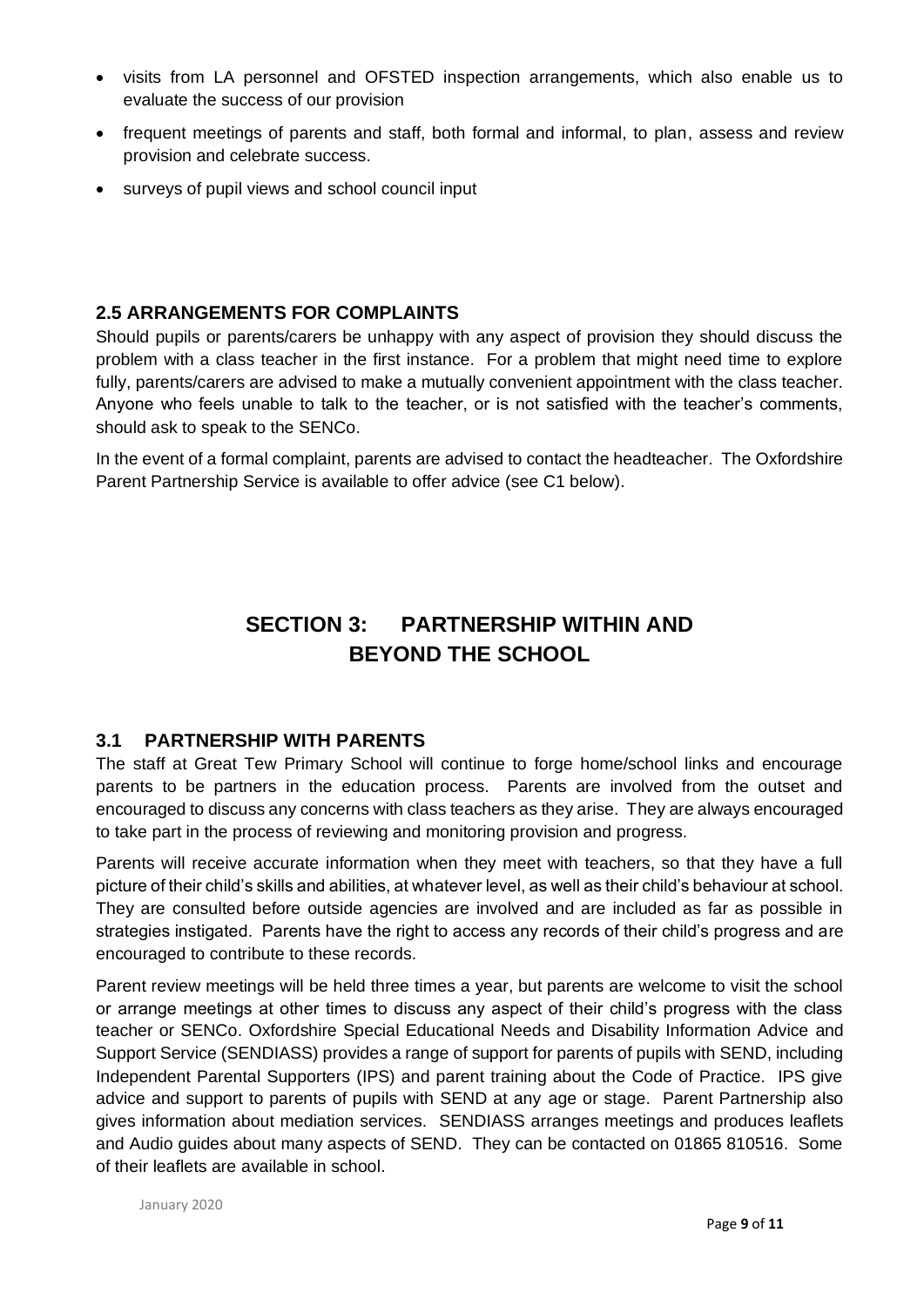A guide to SEND provision in Oxfordshire (The Local Offer) is available on the Oxfordshire websitehttps://www.oxfordshire.gov.uk/residents/children-education-and-families/education-andlearning/special-educational-needs-and-disability-local-offer. Information about the school's SEND policy and provision is available on the school website.

# **3.2 THE VOICE OF THE CHILD**

All pupils should be involved in making decisions where possible right from the start of their education. The ways in which pupils are encouraged to participate should reflect the pupil's evolving maturity. Participation in education is a process that will necessitate all pupils being given the opportunity to make choices and to understand that their views matter. Confident young pupils, who know that their opinions will be valued and who can practise making choices, will be more secure and effective pupils during the school years.

At Great Tew Primary School, we encourage pupils to participate in their learning by:

- contributing to reviews
- talking to TAs and teachers about their learning
- class and individual reward systems

#### **3.3 LINKS WITH OTHER AGENCIES, ORGANISATIONS AND SUPPORT SERVICES**

The school has access to a wide range of education, health and social services professionals available in Oxfordshire. This includes our Inclusion Advisory Teacher (INCAT), outreach teachers from Language Resource Bases, the Service for Autism, Service for Pupils with Physical Disabilities, Sensory Support Service, Occupational Therapists, Physiotherapists, Speech and Language Therapists and others. It also includes an Educational Psychologist and the Advisory Team for Inclusion. We are committed to using the expertise and advice provided by other professionals. Other health, social services, and voluntary organisations can be contacted as required.

#### **3.4 LINKS WITH OTHER SCHOOLS AND TRANSFER ARRANGEMENTS**

#### **3.4.1 Transfer and links with other schools**

- SEND records are transferred following county procedures
- there are opportunities for all pupils to visit their prospective Secondary School
- pupils with SEND are given additional visits, if required, so that they will become more confident in the new situation
- representatives from local secondary schools are available for consultation before the time for transfer
- for pupils with an EHC Plan, the pupil's statement is amended early in the year of transfer. It must be amended in the light of the recommendations of the annual review in Year 5, the parents' views and preferences and the response to consultation by the LA with the schools concerned
- the SENCo of the receiving school, where possible, attends the final annual review of Year 6 pupils with statements for whom the particular school has been named
- Representatives from secondary schools visit our school to meet pupils before transfer.